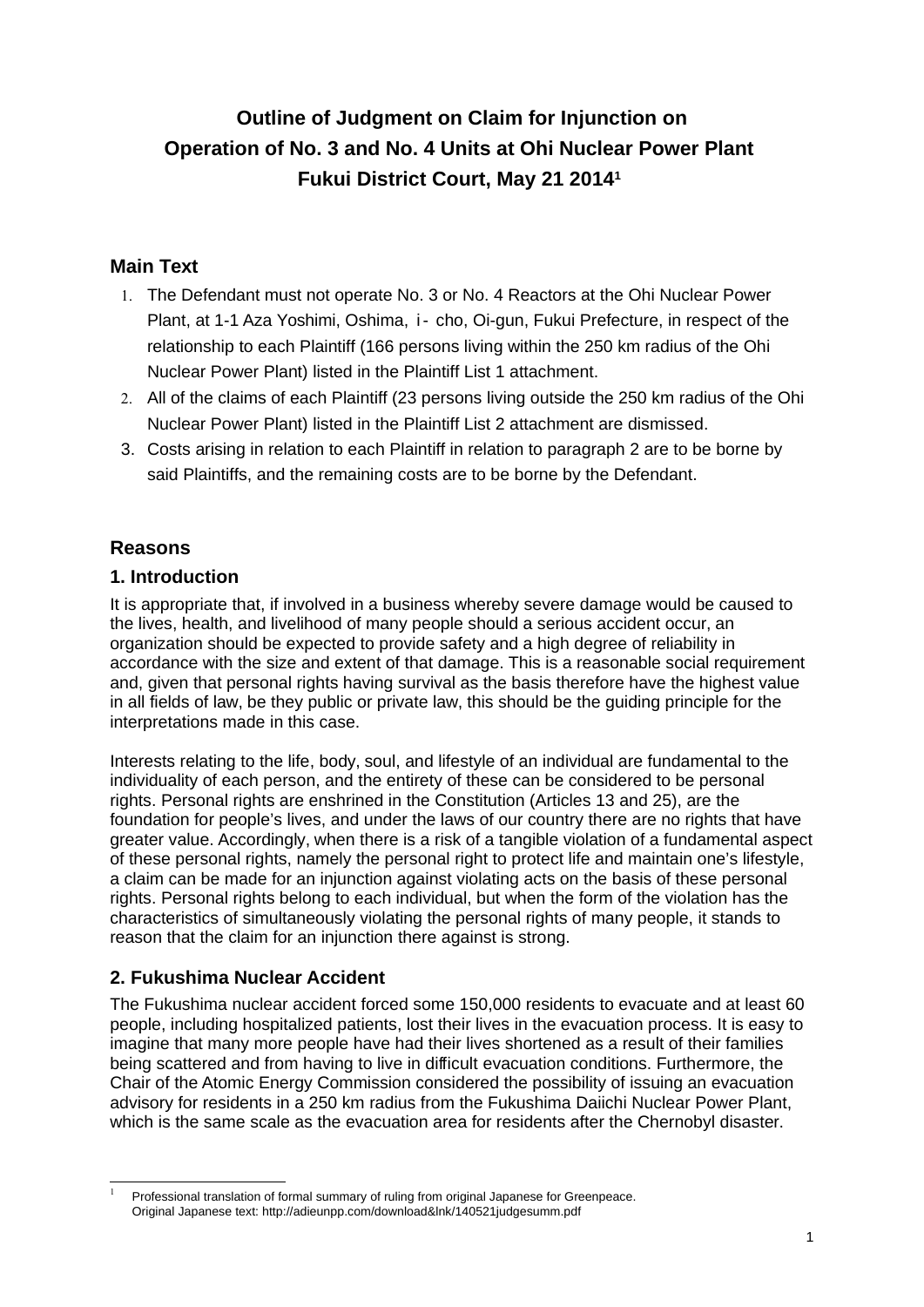There are various views about how much damage is done to people's health by how many millisieverts of radiation per year, and the size of the recommended evacuation areas differs depending on which view is taken, but the Ukrainian government and the Republic of Belarus which have continued to face this issue for over 20 years have large evacuation areas in place even now. Both governments have wanted to repatriate the residents as quickly as possible, and residents have the same strong desire to return home. This is no doubt no different from our own country. The fact that both these governments nevertheless had to take the aforementioned measures casts grave doubts on the legitimacy of an optimistic view of the health problems caused by radioactive material and from it the assertion that a minimum evacuation area is sufficient. The figure of 250 km was merely an estimate made in a time of emergency, but that does not mean that this figure can be automatically judged as being excessive.

# **3. Safety that Should be Required of the Nuclear Power Station in This Matter**

## **(1) Safety Required of Nuclear Power Stations**

In light of the issues identified in 1 and 2, above, an extremely high level of safety and reliability must be required of nuclear power stations and thorough measures must be implemented in order to protect citizens from even the remote possibility of the danger from radioactive materials.

Nuclear power stations fulfill the important social function of producing electricity, however, since the use of nuclear power is limited to peaceful purposes (Atomic Energy Basic Act, Article 2) and, as a result, the operation of nuclear power plants as one means of producing electricity is legally associated with freedom of economic activity (Constitution, Article 22, Clause 1) and has a lower ranking in the Constitution than the central tenet of personal rights. Furthermore, it is difficult to imagine, outside of a large-scale natural disaster or a war, anything other than an accident at a nuclear power plant that could have the potential to cause a situation whereby these fundamental rights are extensively compromised. Even if it is considered too extreme to argue that the very existence of an economic activity having such danger, even abstractly, is not permitted under the Constitution, it is natural for an injunction against the same to be allowed if the tangible risk exists, however remotely, of such a situation occurring. This is clear when contrasted to even claims in respect of the right to petition for the statement of interference or the right to petition for the prevention of interference, on the basis of land ownership, that are sustained if the fact of interference or the tangible risk of interference is found, without questioning the circumstances on the infringing party's side, namely whether or not the infringing party was negligent and the scale of the disadvantage to the infringing party incurred as a result of a claim being sustained.

Society would not continue to develop if latent risk were not permitted in new technology, therefore it is extremely difficult to determine in a court of law the propriety of an injunction on the implementation of such technology, if the nature of the risk inherent in the technology or the scale of the damage that would be caused thereby is unclear. However, when the nature of the risks inherent in the technology and the scale of the damage caused thereby are established, safety commensurate with the nature of the risk and the scale of the damage is required when the technology is implemented, therefore a determination needs simply to be made as to whether or not this safety is maintained, and no turmoil arises as to whether or not social development would be hindered if a certain level of risk is not allowed. The true nature of the risks of nuclear power plant technology and the scale of the damage caused thereby have become eminently clear as a result of the Fukushima nuclear accident. The issue of whether or not tangible risk that would lead to such a situation exists, even remotely, at the power plant in question is a matter that should be determined in this case and to avoid such a determination, after the Fukushima nuclear accident, would be to abdicate the most important obligation imposed on the Court.

## **(2) Relationship to Examination Based on Nuclear Reactor Regulation Law**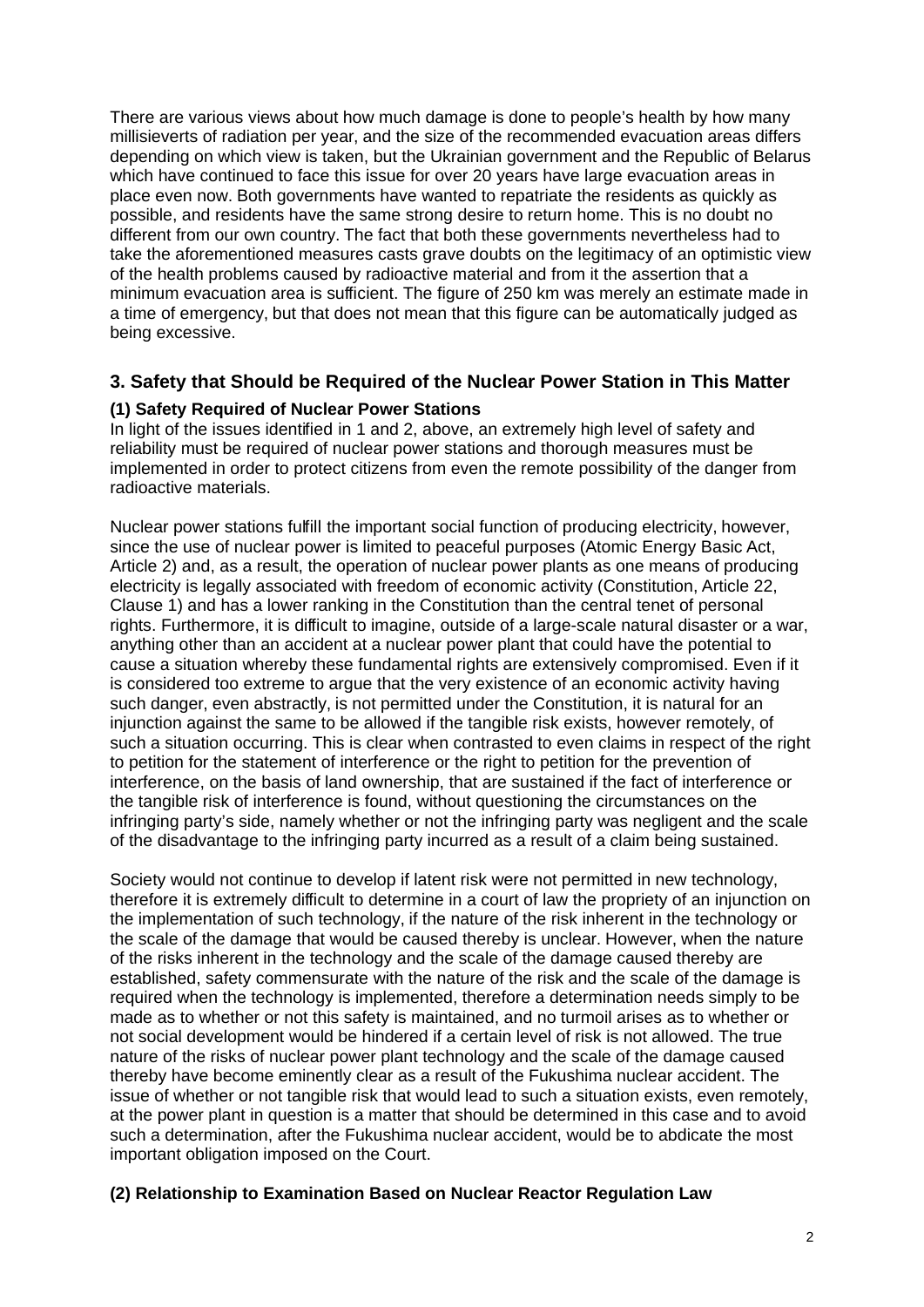The reasoning in (1) derives from the position and reasonableness, etc., of the personal rights under the legal system of our country, as outlined above, and is not affected by the form or content of the Nuclear Reactor Regulation Law or other administrative laws and regulations.

Accordingly, even if there is a provision whereby decisions are entrusted to the electric utility with regards to some of the issues related to safety of nuclear power plants under the new regulatory standards based on the revised Nuclear Reactor Regulation Law, determinations by the Court should extend to such matters also, and should do so, not from the perspective of conforming to the new regulatory standards in relation to matters subject to the new regulatory standards or from the perspective of the appropriateness of the Nuclear Regulation Authority's examination of conformance to the new regulatory standards, but on the basis of the reasoning in (1).

## **4. Special Characteristics of Nuclear Power Plants**

Nuclear power plant technology has the following special characteristics: namely, because the total amount of energy generated at a nuclear power plant is enormous, even after a plant has been shut down, nuclear reactors need to be cooled continuously by using electricity and water; simply losing power for several hours during that time leads to an accident; and once an accident occurs, it worsens with the passage of time. These constitute an inherent and intrinsic danger in the case of nuclear power plants that differs from most other technologies, where most of the causes of the spread of damage can be removed by the simple act of stopping operation.

Accordingly, if an earthquake occurs that may lead to facility damage, operation of the facility must be quickly shut down, the nuclear fuel must continue to be cooled by water, by using electricity, even after shutdown, and radioactive material must be prevented from leaking outside the power plant site even under the remote circumstance in which extraordinary events occur. These three steps of shutdown, cooling and containment need to all be in place before the safety of a nuclear power plant can be ensured. If, for example, the plant was not able to be stopped, damage and malfunctions caused by even a slight earthquake could lead to a catastrophic accident. Operation of the plant was able to be stopped during the Fukushima nuclear accident, but cooling was not possible so radioactive material was discharged externally. In addition, in Japan the safety of nuclear fuel is considered to be ensured only when the fuel is enclosed in five wall layers and the most important wall among these is considered to be the nuclear reactor containment that has a highly robust structure.

However, the nuclear power plant in this matter has the following defects in the cooling function and in the encasing structure in the event of an earthquake.

## **5. Preservation of the Cooling Function**

#### **(1) Earthquakes Exceeding 1260 gal**

Nuclear power stations use a basic system whereby water is circulated by using an external AC current, for the cooling function after an emergency shutdown as a result of an earthquake. Earthquakes exceeding 1260 gal cause this system to collapse and it is nearly impossible for emergency equipment or a reserve means to compensate, which leads to a meltdown. The Defendant has admitted that there are almost no effective means that could be used if an earthquake of this scale were to occur.

It is a well-known fact that the Seismological Society of Japan has never been able to predict the occurrence of an earthquake of this scale. Earthquakes are a phenomenon that occur deep underground, therefore analysis of the mechanism of their occurrence must depend on supposition and conjecture, and argument about and verification of hypotheses must rely on past data because experiments cannot be performed. Earthquakes have certainly existed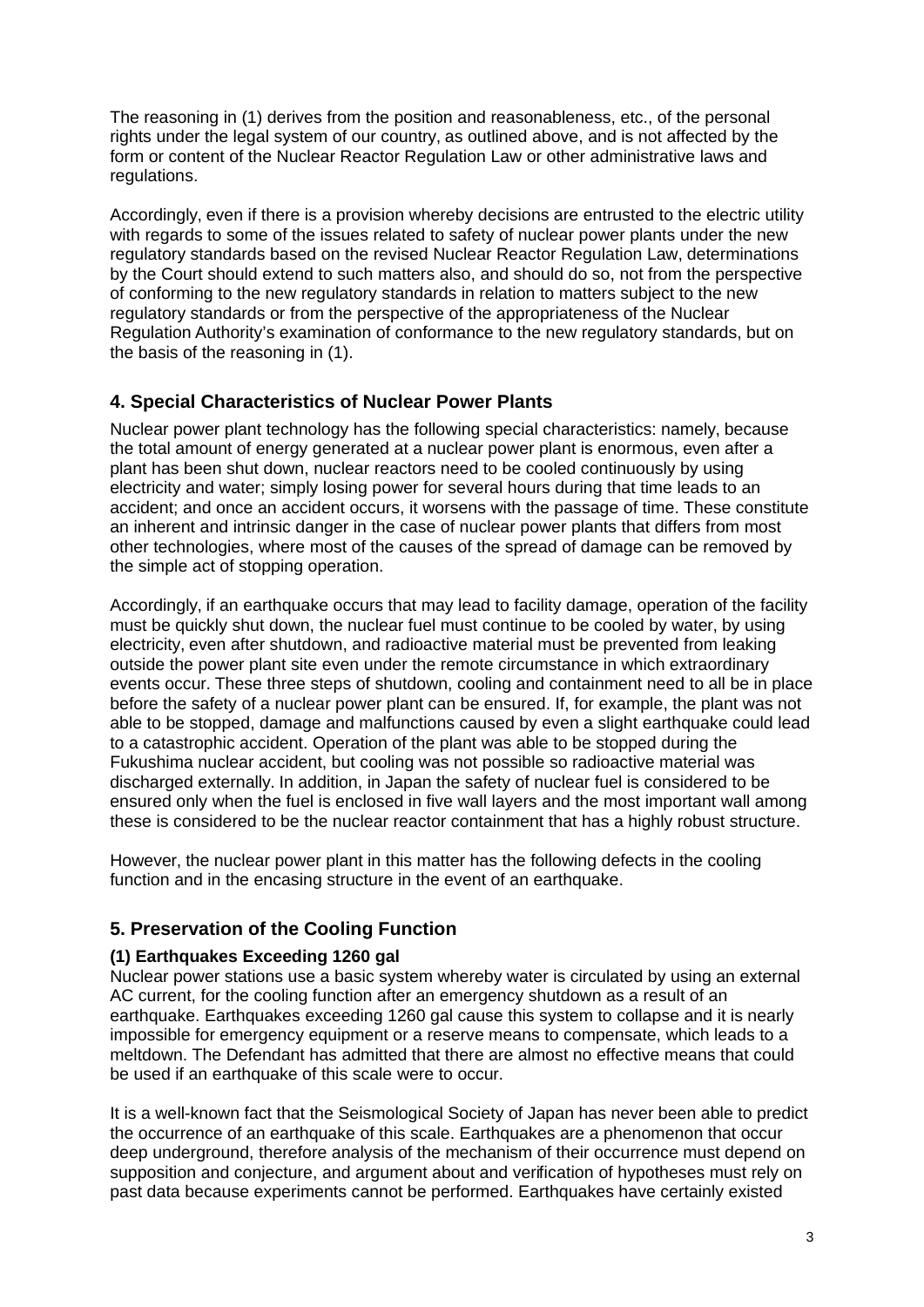since ancient times and are phenomena that occur repeatedly, however they do not always occur frequently and reliable records are limited to those of recent times, which means there is very limited past data to rely on. Accordingly, it is essentially impossible to make a prediction based on reliable scientific evidence that an earthquake exceeding 1260 gals will

not strike the Ohi Nuclear Power Plant. In fact, ① the greatest magnitude in the past recorded in Japan was 4022 gals during the Iwate–Miyagi Nairiku Earthquake and the figure

of 1260 gals is far below this level; ② the Iwate–Miyagi Nairiku Earthquake was an inland

crustal earthquake of the type that could occur at Ohi; ③ no significant difference is recognized in the frequency of earthquake occurrences between the Tohoku district which is where this earthquake occurred, the Hokuriku district were the Ohi Nuclear Power Plant is located or the adjacent Kinki district, and even the known active faults in the Wakasa region

alone are numerous both on land and under the sea; and  $@$  given that the concept itself of the largest earthquake ever does not mean the largest earthquake in the world since history has been recorded, but merely the largest earthquake in Japan in recent history, the risk exists of an earthquake greater than 1260 gal affecting the Ohi Nuclear Power Plant.

#### **(2) Earthquakes exceeding 700 gals but less than 1260 gals**

a. Event tree claimed by Defendant

The Defendant claims to have anticipated the events that would occur if an earthquake of over 700 gals struck and have corresponding countermeasures in place. The Defendant has prepared an event tree listing these events and countermeasures, and claims that if the listed countermeasures are used in sequence, no damage will occur to the reactor core and no large-scale accident will occur in the case of earthquakes no greater than 1260 gal.

However, in order for these countermeasures listed in the event tree to be truly effective countermeasures, three aspects must all be in place: firstly, events connected to the causes of accidents resulting from earthquakes or tsunamis must be examined without fail; secondly, technologically effective countermeasures must be planned for these events; and thirdly, these technologically effective countermeasures must be able to be implemented in the event of an earthquake or tsunami.

b. Events listed in the event tree

Given that, during a serious accident, one event that occurs might lead to a new event or occurring events might overlap, it is extremely difficult to identify all the events that are connected to the primary cause of the accident.

c. Efficacy of Countermeasures Listed in Event Tree

Furthermore, even putting aside the question of whether or not the countermeasures listed in the event tree for the events are effective measures, the more serious an event is, once it occurs, employees of the nuclear power station cannot be expected to implement these measures appropriately and promptly amidst the confusion and agitation that such an event generates. In particular, the difficulty of doing so becomes even more evident in light of the following facts:

Firstly, the characteristics of earthquakes are such that they have the same probability of occurring during the night, when there are fewer employees present, as during the day. In reality, how well personnel can immediately respond to a sudden crisis situation and whether or not the chief manager of the plant who serves as the center of the chain of command is on site are clearly significant factors.

Secondly, implementation of countermeasures from the event tree is premised on the ability to grasp what events have occurred but grasping the situation is in itself extremely difficult. The National Diet of Japan Fukushima Nuclear Accident Independent Investigation Commission has poured energy into the analysis of the earthquake in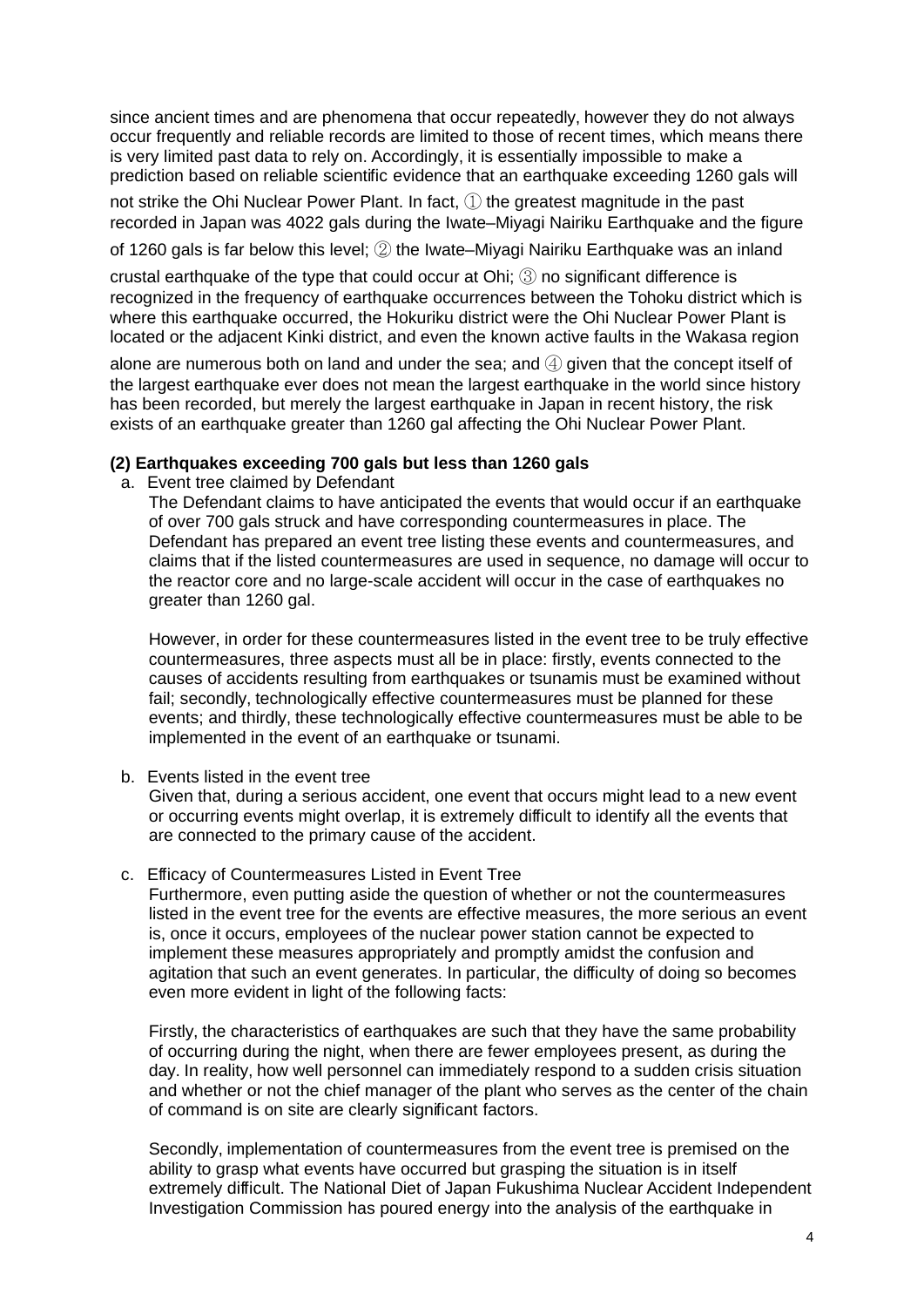relation to the causes of the Fukushima nuclear accident and has identified, by analyzing the time of the earthquake and the time of the tsunami and by interviewing employees, the possibility, in addition to the issue of external power supply, that damage was caused by the earthquake prior to the arrival of the tsunami and was directly connected to the accident. However, the Commission has not reached findings that would substantiate what kind of damage the earthquake caused at what locations, and what events were caused thereby. Generally, when an accident occurs, the cause of the accident is investigated, findings are made, and the safety of the technology is improved on the basis of those results, but in the case of nuclear power plant technology, once a major accident occurs there is an extremely high likelihood that the cause of the accident will remain unverified because the accident site cannot be entered, and in the case of the Fukushima nuclear accident, there is no guarantee that the cause will ever be verified. Similarly, and even more so, while an accident is in progress at a nuclear power plant, it is difficult to grasp what damage has occurred where and what events are being caused thereby.

Thirdly, even if, for argument's sake, the events that have occurred have been identified, it can be assumed that there would be an extremely large number of matters that need to be dealt with, such as damage at multiple locations, at the same time as the loss of external power supply caused by the earthquake. On the other hand there is little time available because there is just over five hours between loss of all AC power supply and the start of damage to the reactor core, and once damage to the reactor core has started less than two hours remain until meltdown begins.

Fourthly, some of the measures that need to be implemented are measures that, by their very nature, are only implemented out of necessity during an emergency, and do not lend themselves to regular drills or trial runs. An external power supply is relied on to cool nuclear reactors during a shutdown, and although water-cooled emergency diesel generators, air-cooled emergency generators, and vehicle-mounted electricity generators are said to be in place for emergency situations, there is no possibility of, for example, performing a test to find whether the air-cooled emergency generators alone can actually cool the nuclear reactors, because it would be too dangerous to do so.

Fifthly, it is conceivable that the system for the protective measures that should be taken can itself be damaged by an earthquake. If even only a portion of the emergency water inlet channel that extends for some hundreds of meters at the Ohi Nuclear Power Plant are damaged by an earthquake exceeding 700 gals, it can be assumed that all of the water-cooled emergency diesel generators that rely on the function of the emergency water inlet channel would no longer be able to operate. Furthermore, it can be assumed that it would be impossible or at least extremely difficult to move what can be said to be the last-resort means for cooling, the vehicle-mounted generators, because of the backfilled soil sections having become uneven due to the earthquake.. Using the identified points above as an example, multiple pieces of equipment could be expected to fail at the same time or in succession after an earthquake, given the nature of machinery, therefore the provision of multiple pieces of preventative equipment cannot be considered to greatly improve safety in the event of an earthquake.

Sixthly, if a portion of the radioactive material has actually been leaked, that site cannot even be approached.

Seventhly, there are a limited number of roads that lead to the Ohi Nuclear Power Plant site, and support from outside the facility cannot be expected.

d. Reliability of Basic Earthquake Ground Motion

The Defendant claims that when active faults in the vicinity of the Ohi Nuclear Power Plant are considered on the basis of research results for those active faults, the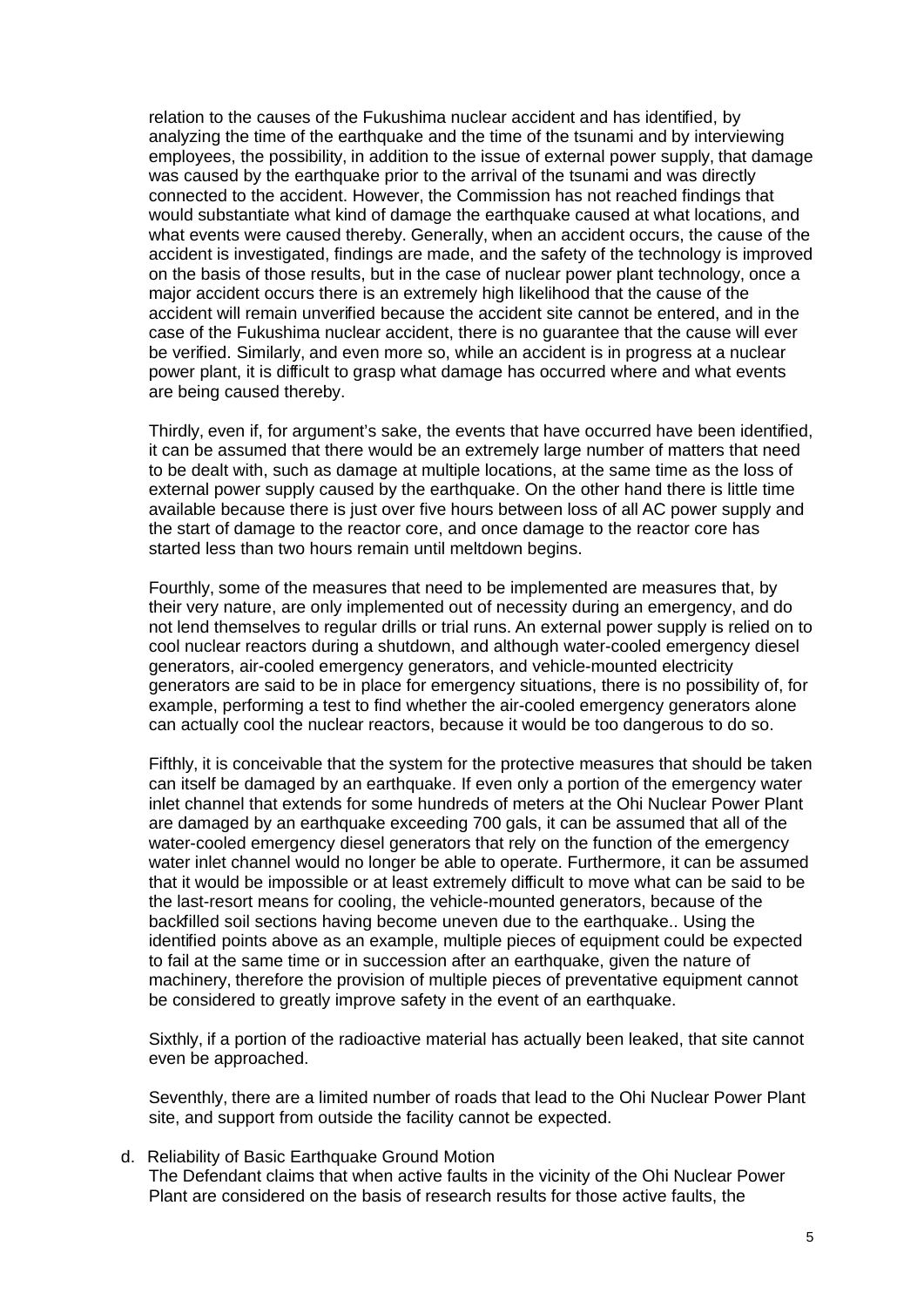maximum number of gals that can be deduced using seismological logic is 700 and it would be unthinkable for an earthquake greater than 700 gals to occur. Rather than deliberating the appropriateness and accuracy of numerical calculations based on this logic, it is only natural to attach importance to the fact that earthquakes exceeding the anticipated earthquake ground motion have occurred five times, at four nuclear power plants at the fewer than 20 nuclear power plant sites, in the period of less than 10 years since 2005. The reason for the repeated errors in earthquake prediction is a matter to be resolved through future scientific research and is not a matter that this Court needs to make a finding on. All these examples serve to show the limits of human capabilities in the face of natural events such as earthquakes. The earthquake-related assumptions for the nuclear power plant in this matter have been undertaken on the basis of records of past earthquakes and on the basis of examination and analysis of nearby active faults in fundamentally the same way as the above four nuclear power plants. No basis can be found which would indicate that the Defendant's earthquake assumptions are the sole reliable assumption.

e. Margin of Safety

The Defendant claims, on the premise that no damage occurred to important safety facilities at nuclear power plants as a result of the five example earthquakes discussed in this matter, that because there is a margin of safety or a safety tolerance at nuclear power plant facilities, even if an earthquake exceeding the basic earthquake ground motion did occur, no immediate risk of damage to important safety equipment would occur.

According to the overall gist of the pleadings, generally when facilities are being designed, the design provides a margin that does not simply meet the required standards but exceeds the standards many times over, because issues of variation in the material quality for various structures and uncertain elements such as good or bad welding or maintenance management come into play. However, even if designed in this way, safety of equipment cannot be guaranteed in the event that the standards are exceeded. Of course equipment may not be damaged even if a load exceeding the standards is applied, but this merely means that the uncertain elements referred to above were relatively stable, and is not the result of safety having been guaranteed.

Accordingly, even if it is established as fact that, for example, in the past nuclear power generating facilities withstood an earthquakes exceeding the basic earthquake ground motion, that fact does not provide any basis for the claim that in the future equipment would not be damaged if an earthquake exceeding the basic earthquake ground motion were to occur at the Ohi Nuclear Power Plant.

#### **(3) Earthquakes Less than 700 gals**

a. Risk of Facility Damage

It is found that a risk exists that, at the nuclear power plant in question, external power supply would be cut by an earthquake of less than the basic earthquake ground motion of 700 gals, and that the main water supply pump would be damaged and the main water supply cut.

b. Impact of Facility Damage

An external power supply is the first defense for preserving the cooling function after an emergency shutdown. Emergency diesel generators will have to be resorted to if the external power supply is cut, and, as the name suggests, it is clear that this would be a state of emergency. As was the case in the Fukushima nuclear power plant accident, it can be considered that the damage to the emergency diesel generators by the tsunami would not have lead directly to the accident had the external power supply been functioning properly. The main water supply is a lifeline for maintaining the cooling function, but if this lifeline is cut, the cooling function must rely on auxiliary water supply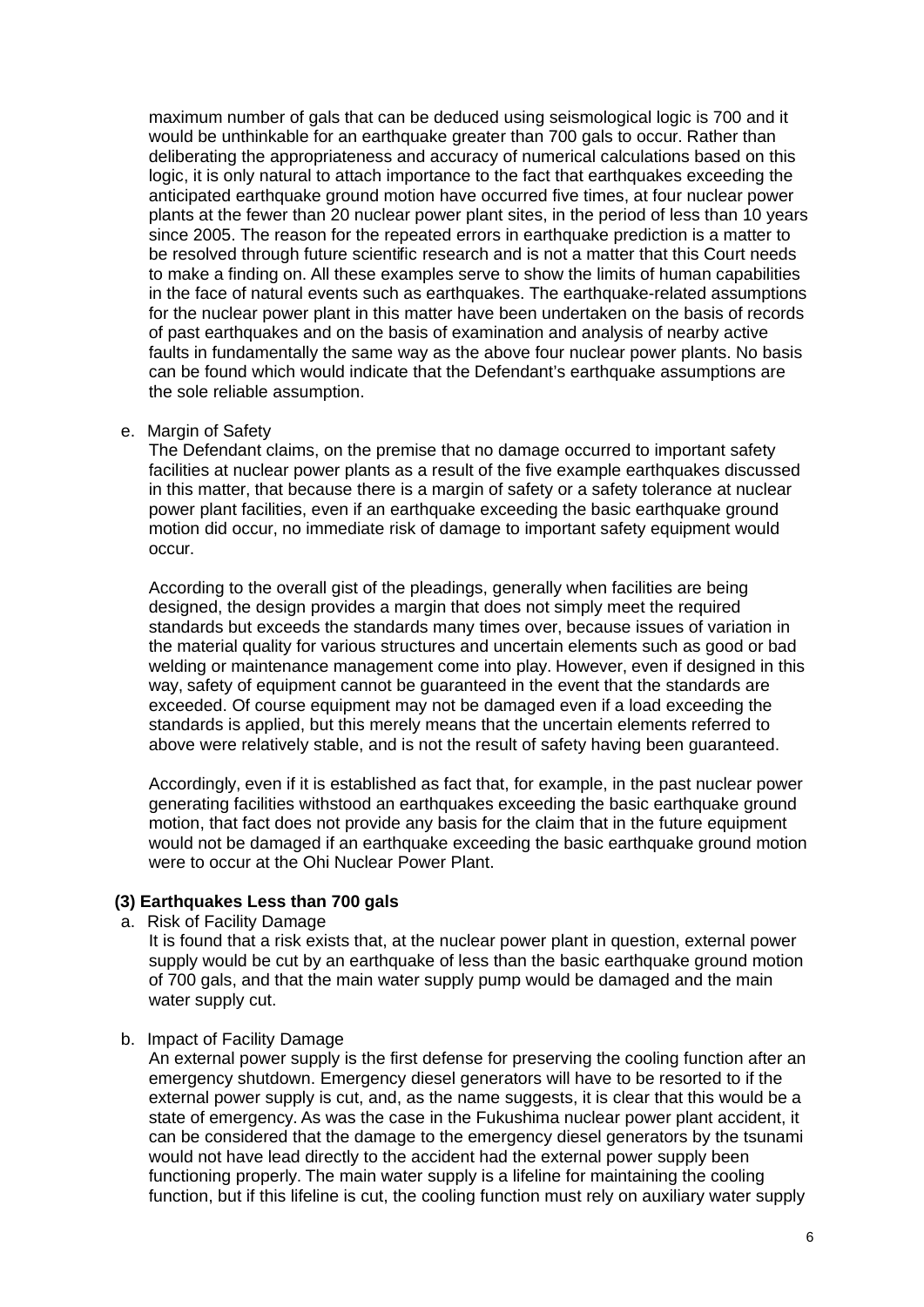equipment, which as the name says, is merely an auxiliary means. As outlined above, the cooling function for nuclear reactors is maintained by using electricity to circulate water, and if the supply of either electricity or water are cut for a certain period, it is inevitable that a major accident will result. During an emergency shutdown of a nuclear reactor, there is the risk that the external power supply and the main water supply that perform this major water cooling function can both be lost even as a result of an earthquake of less than 700 gals. As a consequence, a major accident will occur unless, as outlined in (2), limited means which are probably difficult to implement in practice are successful.

c. Limitations of Auxiliary Water Supply Facilities

When these matters are considered in relation to the above auxiliary water supply equipment, the following points can be identified: Even if the emergency diesel generators are functioning normally after an emergency shutdown and the auxiliary water supply equipment is providing water supply to the steam generators, if any one

out of the following fail, namely  $\mathbb D$  heat release by the main steam relief valve,  $\mathbb D$ 

addition of boric acid by a replenishing system, and ③ cooling by a residual heat removal system, it is found that the situation will progress to the same situation as when water cannot be supplied to the steam generator by the auxiliary water supply equipment. Thus it has to be said that the situation is likewise unstable, along with the auxiliary water supply equipment's limited effectiveness in being no more than an auxiliary means.. Furthermore, although an event tree has been prepared as a measure for evading such a situation, failure of just one of the various procedures would lead to an accelerated progression to a serious situation, an increase in the number of procedures to be performed manually and without experience, and an increase in uncertainty. As identified in (2), there are difficulties with implementing the event tree in light of the difficulty with grasping the situation and in light of the time restrictions.

d. Defendant Claims

The Defendant claims that the main water supply pump is not important safety equipment and therefore the earthquake resistance safety of the same in relation to basic earthquake ground motion has not been checked. However the role of the main water supply pump is to provide the main water supply, and the nuclear reactor's cooling function is normally maintained by a main water supply. This is acknowledged even by the Defendant. It can be considered sound conventional wisdom to regard equipment that is primarily responsible for the indispensable role of ensuring safety as important safety equipment and to require earthquake resistance fitting for such equipment. It must be said that a claim that such equipment is not important safety equipment is difficult to comprehend.

#### **(4) Summation**

The Japanese archipelago is positioned on the border between four [tectonic] plates – the Pacific Plate, the Okhotsk Plate, the Eurasian Plate, and the Philippine Plate, and 10% of all earthquakes worldwide occur within the territory of our tiny nation.

The view that, in earthquake-prone Japan, an earthquake greater than the basic earthquake ground motion will not impact on the Ohi Nuclear Power Plant is baseless and optimistic. Moreover, if a major accident caused by failure of the cooling function can occur as a result of an earthquake of less than the basic earthquake ground motion, that danger can be evaluated as being real and impending and far exceeding the realm of a remote possibility. This kind of facility management must be considered to be excessively optimistic with regards to the aforementioned fundamental risks inherent in nuclear power plants.

## **6. Structure for Containment (Spent Nuclear Fuel Risk)**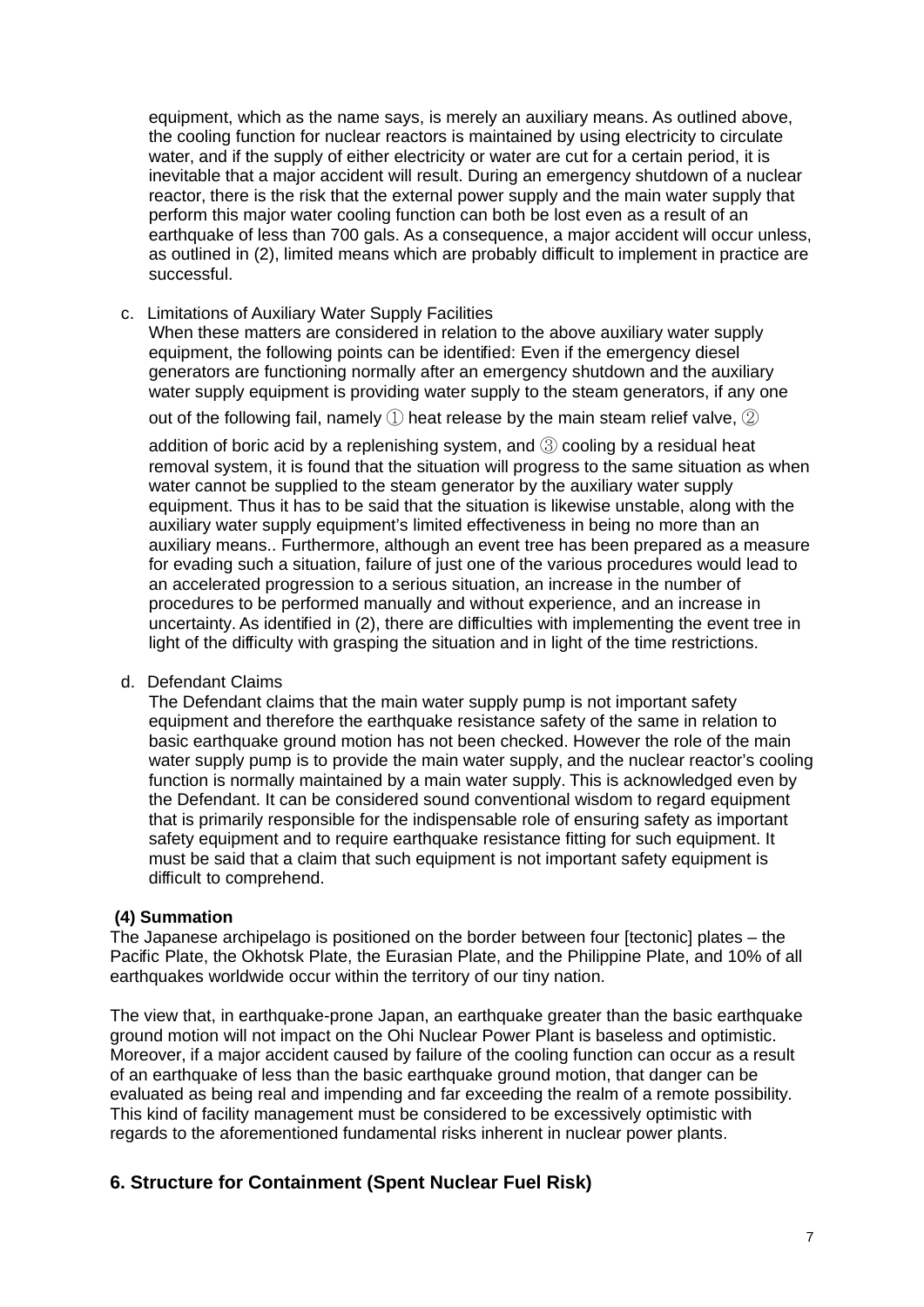#### **(1) Current Storage of Spent Nuclear Fuel**

Even if an accident has occurred inside a nuclear power plant, it must be ensured that radioactive material does not leave the nuclear power plant site; therefore, the structure of the nuclear power plant must be strong.

For that reason, the nuclear fuel portion of the nuclear power plant in this matter is located inside a nuclear reactor containment having a strong structure. On the other hand, at this nuclear power plant, spent nuclear fuel is placed inside a water tank, called a spent nuclear fuel pool, which is inside the building located outside the nuclear reactor containment. There are more than 1,000 spent fuel rods but there is no strong equipment like a nuclear reactor containment to safeguard against radioactive material being released outside the nuclear power plant site in the event the radioactive material leaks from the spent nuclear fuel pool.

#### **(2) Spent Nuclear Fuel Risk**

The spent nuclear fuel that was stored in the spent nuclear fuel pool for Unit No. 4 during the Fukushima nuclear power plant accident fell into a critical state, and the aforementioned evacuation plan was considered as a consequence of this risk. Of the damage predicted by the Chair of the Atomic Energy Commission, radioactive contamination from the spent nuclear fuel pool was predicted to cause the greatest damage. When contamination from the spent nuclear fuel pools for the other Units was also considered, the area for which forced evacuation should be required could extend to beyond 170 km, and the area for which evacuation of residents desiring evacuation should be recognized could extend to beyond 250 km, including nearly all of the Tokyo metropolitan area and some of Yokohama City. If left to nature, these evacuation ranges could continue for tens of years.

#### **(3) Defendant Claims**

The Defendant claims that spent nuclear fuel is normally stored in a submerged state in water maintained at no more than 40°, and that storage in a submerged state alone is sufficient, therefore spent nuclear fuel does not need to be encased in a strong facility, but for the following reasons this claim is unreasonable.

a. Loss-of-Cooling-Water Accidents

If damage causes cooling water for spent nuclear fuel to be lost, the submerged state referred to by the Defendant can no longer be maintained, and the risks in such a situation are not markedly different from when there is a rupture of the primary coolant pipe within the nuclear reactor containment.

It can only be considered a matter of great good fortune during the Fukushima nuclear power plant accident that, despite not being encased in a strong facility such as a nuclear reactor containment, the spent nuclear fuel pool for Unit 4 did not lose coolant water due to rupture etc. as a result of damage caused by hydrogen explosion inside the building and the spent nuclear fuel was not severely damaged as a result of, e.g., debris inundating the pool. Complete safety measures are in place for spent nuclear fuel only when the fuel is properly safeguarded against unforeseen external circumstances by a strong facility in the same way that the nuclear reactor core is inside the nuclear reactor containment.

b. Loss-of-Power-Supply Accidents

The spent nuclear fuel pool in this matter can no longer maintain the submerged state after less than three days from when AC power supply is completely lost. Even though the damage resulting would be so great that it would affect the continued existence of our nation, a critical situation would be reached in less than three days after the total loss of AC power supply,. Such material is being left without being contained within highly robust equipment, in other words, as it were, in a naked state.

#### **(4) Summation**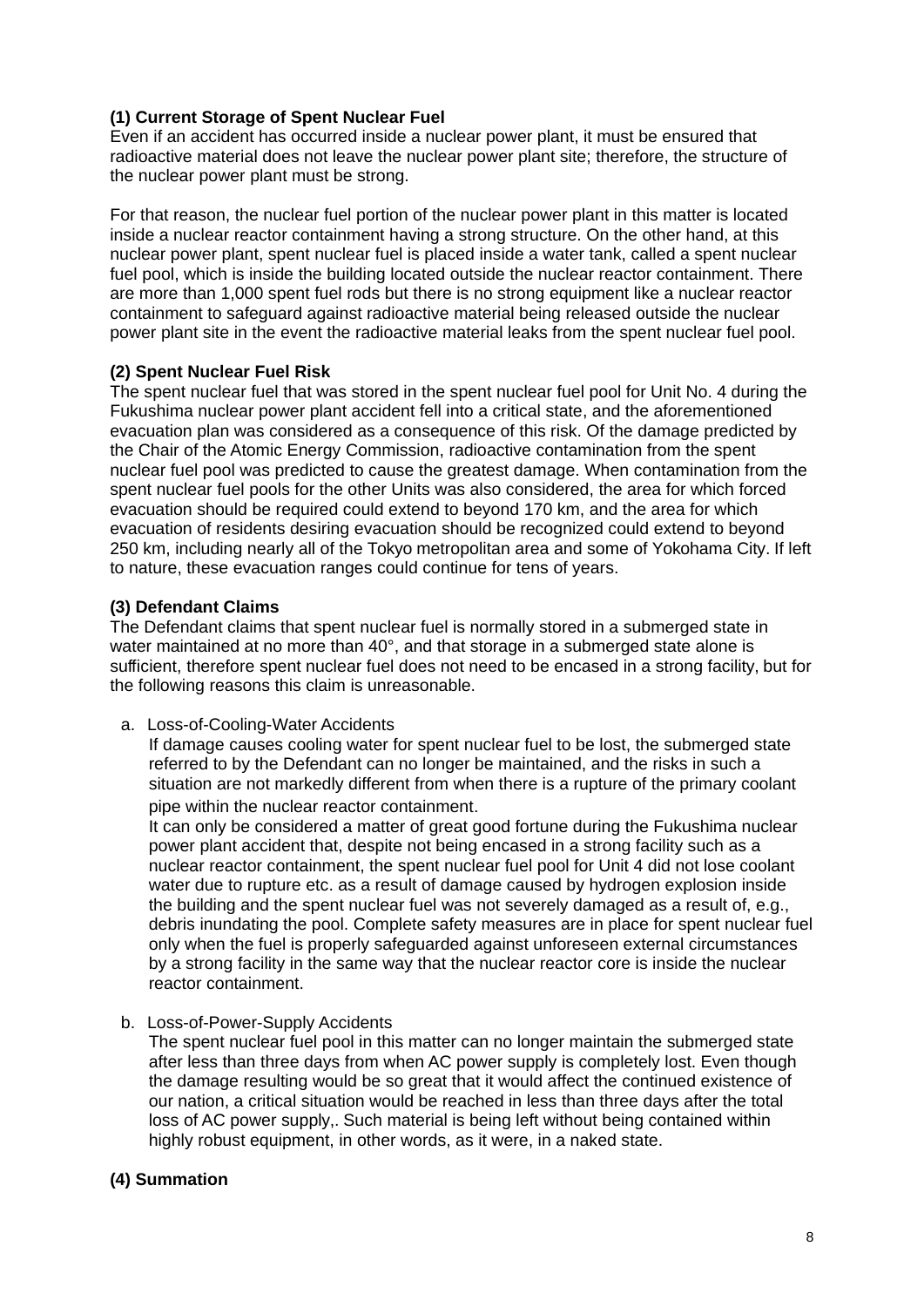It must be stated that the measures that are in place have been based not on a view that the safety of our citizens should be given priority above all else, but on the view that serious accidents only occur very infrequently and that the provision of strong equipment to encase the spent nuclear fuel would incur a colossal expense given that spent nuclear fuel is created on a daily basis by the operation of the nuclear power plant in this matter.

## **7. Current Safety at this Nuclear Power Plant**

As seen above, from the perspective of protecting personal rights that have as the foundation therefor the survival of our citizens from the dangers of radioactive material, not only does doubt remain about whether or not the safety technology and equipment at this nuclear power plant are flawless, but rather, it must be admitted that said safety technology and facilities are vulnerable and could only be conceived of based on an optimistic view for which there is no substantive basis.

# **8. Other Claims by the Plaintiffs**

The Plaintiffs claim risks having a variety of causes, and claim, e.g., that the function for stopping the plant when an earthquake has occurred is defective at this nuclear power plant. However, these claims of risk are interpreted as selective claims, therefore no determination is required in relation to same. The claims on the basis of environmental rights are also selective, and therefore, similarly, no determination is required in relation to the veracity of these claims.

The Plaintiffs claim as reasons for an injunction the lack of a decision about where the highlevel radioactive waste will be disposed, the extremely high risks of said waste, and the burden of this disposal issue on future generations given that several tens of thousands of years are required before the risks disappear. In relation to this morally most serious of issues, namely the responsibility of people of our generation to the people of future generations, there is doubt that the Court hearing an injunction application on the basis of the current legal rights of our citizens has the qualifications to determine this issue, but the finding is that, on the basis of the explanation provided at 7, no determination is required regarding this.

## **9. Other Claims by the Defendant**

On the other hand, the Defendant claims that the operation of the nuclear power plant in question leads to stable power supply and reduced costs, but it is not legally legitimate for this Court to take part in the argument that compares rights relating to the very survival of an extremely large number of people to the issue of whether electricity costs are high or low, or to make a determination about the merits of said argument. There is an argument about the outflow or loss of national wealth in relation to this cost issue. However, it is the view of this Court that even if a large trade deficit occurred as a result of stopping the operation of this nuclear power plant, this should not be considered an outflow or loss of national wealth. This Court considers national wealth to be the rich land and the people livelihoods that have taken root there, and that being unable to recover these is the true loss of national wealth.

Furthermore, the Defendant claims that the operation of the nuclear power plant is excellent from an environmental perspective because of the contribution to reducing CO2 emissions. However, the environmental contamination incurred if one serious accident occurs at a nuclear power plant would be horrific and it would be seriously ill-founded to use environmental concerns as the basis for continuing operation of a nuclear power plant, in light of the largest ever pollution and environmental contamination in the history of our country having been caused by the Fukushima nuclear power plant accident.

# **10. Conclusion**